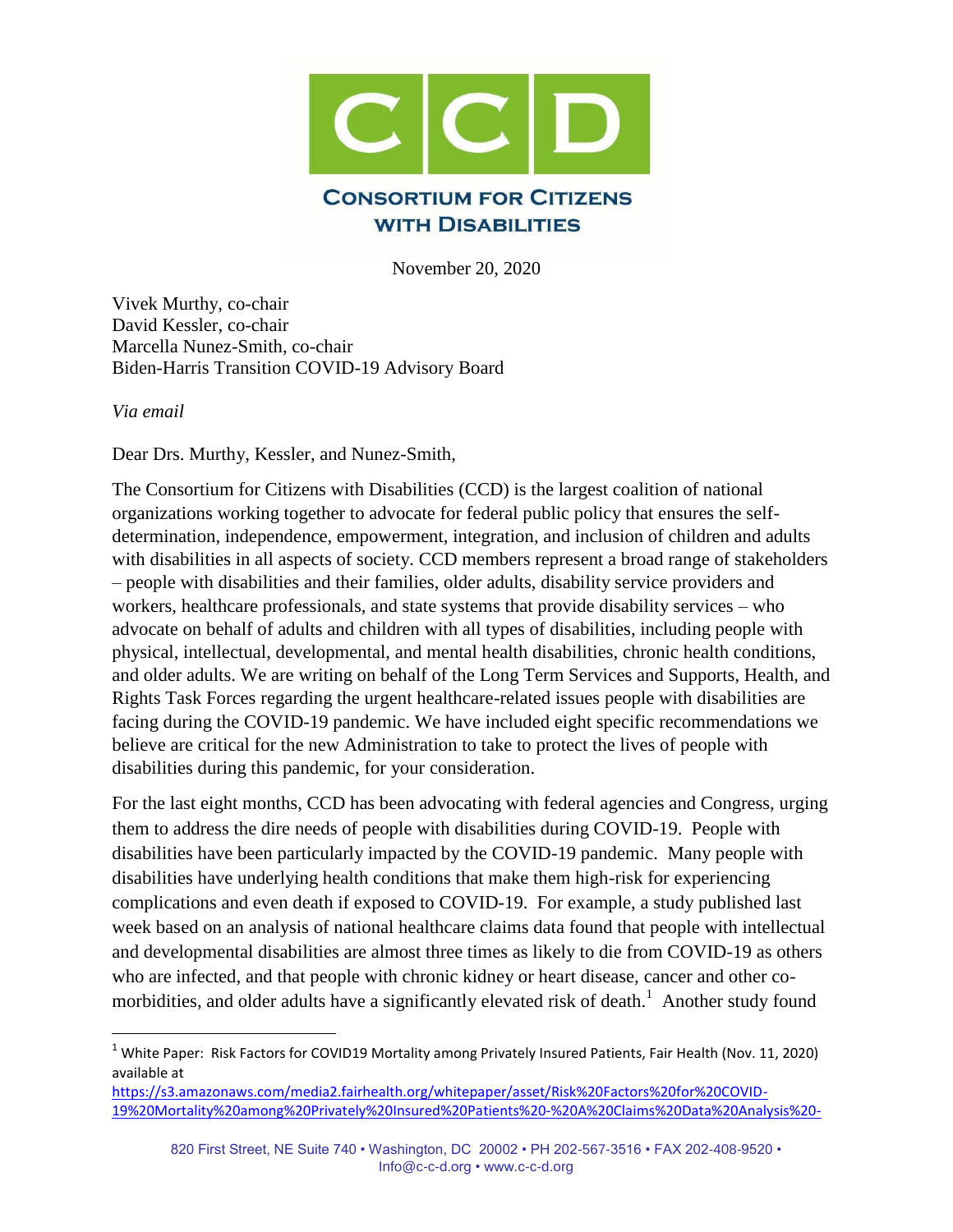that people with psychiatric disabilities are nearly twice as likely as others to die from COVID- $19<sup>2</sup>$ 

These underlying risks are exacerbated by the fact that many people with disabilities and older adults live in a range of congregate settings – including nursing facilities, Intermediate Care Facilities, psychiatric facilities, group homes, assisted living, homeless shelters, and jails and prisons – where COVID-19 easily spreads due to rotating staff and the inability to socially distance from others. While less than one percent of people live in long-term care facilities, residents of those facilities have comprised approximately forty percent of deaths to date.<sup>3</sup> The Centers for Medicare & Medicaid Services (CMS) reports over 450,000 confirmed or suspected COVID-19 cases and 65,400 deaths in nursing homes as of November  $10<sup>4</sup>$  representing only a fraction of the impact in congregate settings because CMS has only required testing and reporting of COVID-19 infections and deaths from nursing facilities but not other Medicaidfunded or certified congregate settings. And while CMS has also not required reporting of race, ethnicity, or other demographic data, studies have shown that nursing facilities with more residents of color reported disproportionately more weekly new COVID-19 confirmed cases and/or deaths.<sup>5</sup> Tragically, many people with disabilities and older adults whose lives are at serious risk in these large congregate settings want to and could move to smaller, safer settings in the community if services and supports were made available to them in those settings.

People with disabilities living in the community also are facing serious issues during the COVID-19 pandemic. Many people with disabilities rely on home and community-based services (HCBS) to live safely in the community. HCBS provide people with disabilities and older adults a range of services, including in-home assistance with activities of daily living like bathing and eating, employment and day program services, and residential and housing-related supports. These supports must frequently be provided up-close and in-person—for example, there is no way to bathe someone while maintaining six feet of distance. Furthermore, most HCBS participants rely on rotating staff coming in and out of their homes and travelling between the homes of multiple service recipients, increasing risk of infection. Proper personal protective equipment (PPE) is essential to the safety of HCBS recipients and workers. The additional

l

 $3$  Kaiser Family Foundation, State Data and Policy Actions to Address Coronavirus, available at [https://www.kff.org/coronavirus-covid-19/issue-brief/state-data-and-policy-actions-to-address-coronavirus/;](https://www.kff.org/coronavirus-covid-19/issue-brief/state-data-and-policy-actions-to-address-coronavirus/) The Long-Term Care COVID19 tracking project, [https://covidtracking.com/data/longtermcare.](https://covidtracking.com/data/longtermcare)

[<sup>%20</sup>A%20FAIR%20Health%20White%20Paper.pdf](https://s3.amazonaws.com/media2.fairhealth.org/whitepaper/asset/Risk%20Factors%20for%20COVID-19%20Mortality%20among%20Privately%20Insured%20Patients%20-%20A%20Claims%20Data%20Analysis%20-%20A%20FAIR%20Health%20White%20Paper.pdf) ); *see also* Margaret Turk, Scott Landes, Margaret Formica, and Katherine Goss, "Intellectual and Developmental Disability and COVID-19 Case-Fatality Trends: TriNetX Analysis," *Disability and Health Journal* (July 2020), [https://www.sciencedirect.com/science/article/pii/S1936657420300674.](https://www.sciencedirect.com/science/article/pii/S1936657420300674)

 $^2$  Quanqiu Wang et al, "Increased risk of COVID-19 infection and mortality in people with mental disorders: analysis from electronic health records in the United States," *World Psychiatry* (forthcoming 2021), [https://onlinelibrary.wiley.com/doi/epdf/10.1002/wps.20806.](https://onlinelibrary.wiley.com/doi/epdf/10.1002/wps.20806)

<sup>&</sup>lt;sup>4</sup> CMS COVID-19 Nursing Home Data, available at [https://data.cms.gov/stories/s/COVID-19-Nursing-Home-](https://data.cms.gov/stories/s/COVID-19-Nursing-Home-Data/bkwz-xpvg/)[Data/bkwz-xpvg/.](https://data.cms.gov/stories/s/COVID-19-Nursing-Home-Data/bkwz-xpvg/)

<sup>&</sup>lt;sup>5</sup> Yue Li et al., Racial and Ethnic Disparities in COVID-19 Infections and Deaths Across U.S. Nursing Homes, available a[t https://pubmed.ncbi.nlm.nih.gov/32955105/.](https://pubmed.ncbi.nlm.nih.gov/32955105/)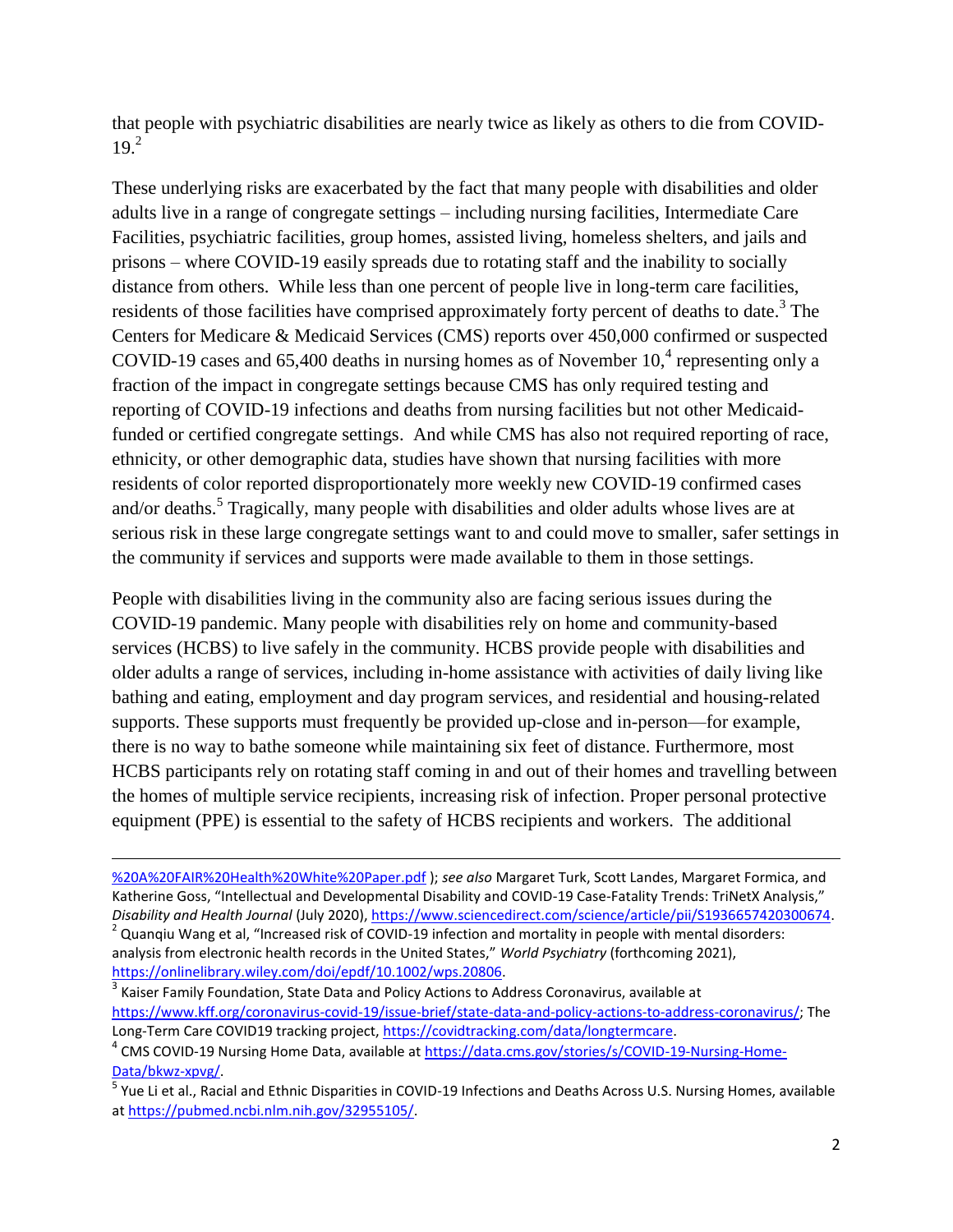demands and restrictions during this pandemic have stretched thin states' already underfunded and fragile HCBS systems. Many HCBS providers have had to close down or completely restructure their services during the pandemic. Many have been unable to bear the significantly increased costs of operating during the pandemic, including paying for PPE, cleaning supplies, vehicle shields, and overtime to cover for sick and quarantining employees.<sup>6</sup> For people living in the community, this has translated to loss of critical services that help them stay safe during the pandemic, placing them at risk of entering institutional settings where COVID-19 is rampant. And for people fortunate enough to continue receiving HCBS services, the lack of PPE available to both HCBS providers and service recipients has placed their health at risk as staff come in and out of their homes.

Finally, people with disabilities and older adults have faced discrimination in accessing lifesaving treatment during COVID-19. Many states have developed medical rationing plans to allocate care in the event of a shortage. Disability advocates – together with aging and racial justice advocates – have challenged state plans that deprioritize or even outright deny care to people with disabilities or older adults and that disproportionately impact people of color. As the federal government and states are developing priorities for COVID-19 vaccine allocation, disability advocates are concerned that people with disabilities are not being appropriately prioritized in allocation, particularly given the risks they face during this pandemic.

CCD commends President-elect Biden for immediately establishing this COVID-19 Advisory Board and for committing to establishing a COVID-19 Racial and Ethnic Disparities Task Force. As you work to develop policy priorities and action for the new Administration, we hope that you will consider the needs of people with disabilities. Below are specific recommendations that we believe are critical for the new Administration to take to protect the lives of people with disabilities during this pandemic:

- **● Ensure people with disabilities are appropriately prioritized in COVID-19 vaccine allocation:** Given the high risks many people with disabilities face due to their underlying health conditions and/or from living in a congregate care setting, it is crucial that people with disabilities be prioritized in any vaccine allocation. In October, CCD released principles for vaccine allocation that we urge you to consider in the development of any vaccine allocation framework or distribution plan.<sup>7</sup> Among other things, we believe any equitable vaccine allocation plan must:
	- o Prioritize people with disabilities and workers in all congregate settings;

 $\overline{a}$ 

<sup>&</sup>lt;sup>6</sup> See, e.g., Avalere Report "Impact of COVID-19 on Organizations Serving Individuals with Intellectual and Developmental Disabilities," available at [https://www.ancor.org/sites/default/files/impact\\_of\\_covid-](https://www.ancor.org/sites/default/files/impact_of_covid-19_on_organizations_serving_individuals_with_idd.pdf)19 on organizations serving individuals with idd.pdf (68% of all organizations surveyed reported that they have

had to close one or more service lines due to the pandemic resulting in an average loss of revenue of 32% and 52% of all organizations surveyed reported having increased staff overtime expenses).

 $^7$  COVID-19 Vaccine Allocation Principles, Consortium for Citizens with Disabilities (Oct. 2020), available at [http://www.c-c-d.org/fichiers/CCD-Vaccine-Allocation-Principles-October-2020.pdf.](http://www.c-c-d.org/fichiers/CCD-Vaccine-Allocation-Principles-October-2020.pdf)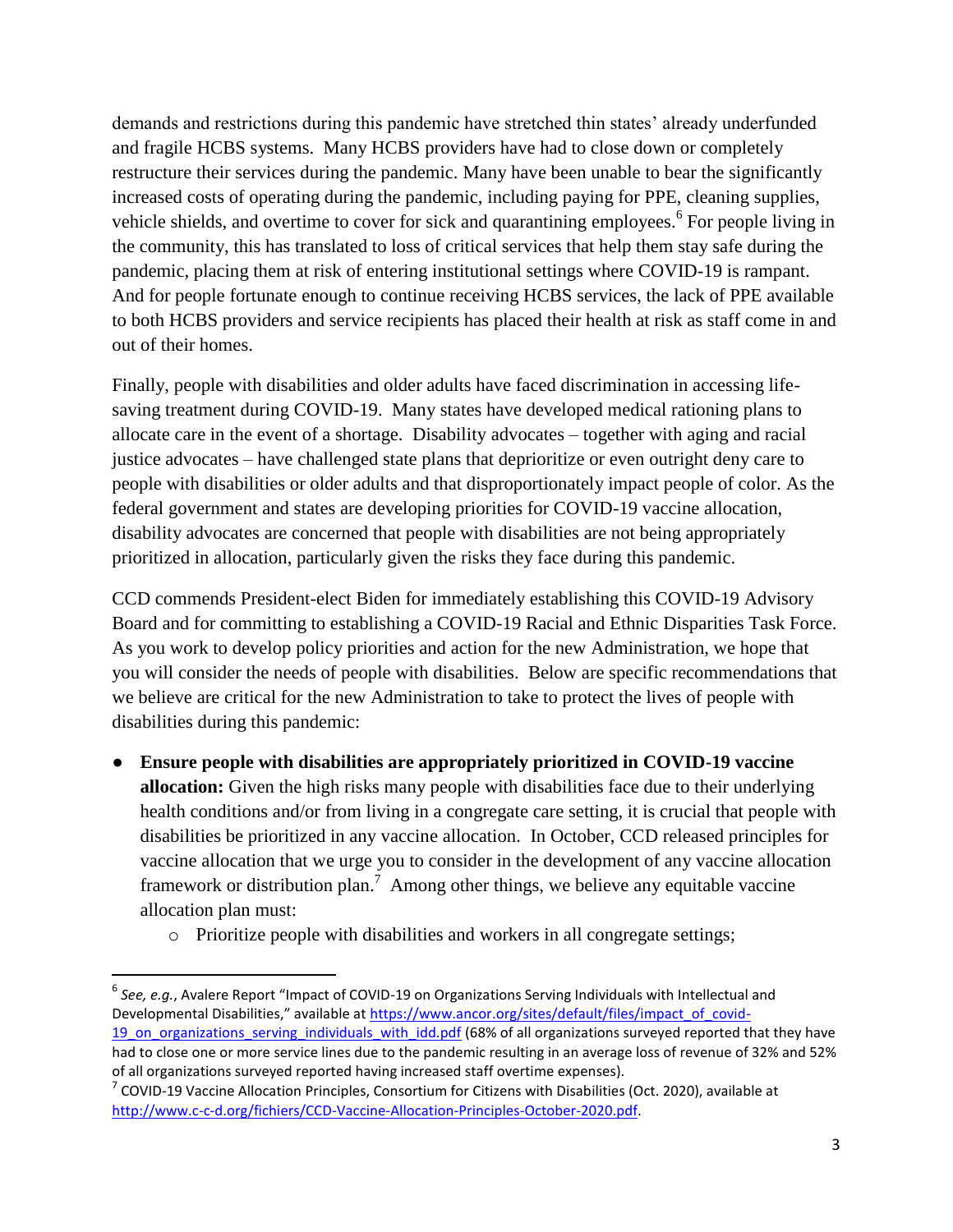- o Prioritize people with disabilities and workers in HCBS settings where the provider and service participant cannot effectively mitigate risks of transmission;
- o Ensure that both the information and the means of distribution are accessible to people with disabilities; and
- o Ensure that any allocation plan complies with federal civil rights laws and guidance that prohibit healthcare discrimination.

Recent federal vaccine allocation proposals have raised serious concerns for us. While heightened risk of infection and death from COVID-19 exists across all institutional and congregate settings, the National Academies' framework, for example, does not equally prioritize all institutional and congregate settings and all populations within those settings. $8$ The CDC's Advisory Committee on Immunization Practices, meanwhile, has not yet released an allocation framework, but it appears from its recent meetings it may not prioritize residents in congregate settings at all, only staff within those settings.<sup>9</sup>

**● Expand requirements for mandatory COVID-19 reporting and testing to all Medicaid funded or certified congregate settings:** As discussed above, people with disabilities and older adults in ALL institutional and congregate settings face a significantly increased risk of COVID-19 infection and death. Since this spring, CMS has announced several initiatives and regulations focused exclusively on safety in nursing homes. In May, CMS issued Interim Final Regulations<sup>10</sup> requiring nursing facilities to report COVID-19 infections and deaths and notify residents and their families or representatives. CCD submitted comments urging CMS to expand these requirements to all Medicaid-funded or certified institutional and congregate settings.<sup>11</sup> CMS recently issued Interim Final Regulations<sup>12</sup> requiring testing of staff and residents in nursing facilities. Despite the preamble specifically mentioning that

 $\overline{\phantom{a}}$ 

<sup>&</sup>lt;sup>8</sup> Comment Letter on Discussion Draft of the Preliminary Framework for

Equitable Allocation of COVID-19 Vaccine, Consortium for Citizens with Disabilities (Sept. 4, 2020), available at [http://c-c-d.org/fichiers/CCD-Vaccine-Allocation-Comments-9-4-20.pdf.](http://c-c-d.org/fichiers/CCD-Vaccine-Allocation-Comments-9-4-20.pdf)

 $9$  Materials from recent ACIP meetings are available here:

[https://www.cdc.gov/vaccines/acip/meetings/index.html.](https://www.cdc.gov/vaccines/acip/meetings/index.html) 

<sup>&</sup>lt;sup>10</sup> "Medicare and Medicaid Programs, Basic Health Program, and Exchanges; Additional Policy and Regulatory Revisions in Response to the COVID-19 Public Health Emergency and Delay of Certain Reporting Requirements for the Skilled Nursing Facility Quality Reporting Program" (May 8, 2020), available at

[https://www.federalregister.gov/documents/2020/05/08/2020-09608/medicare-and-medicaid-programs-basic](https://www.federalregister.gov/documents/2020/05/08/2020-09608/medicare-and-medicaid-programs-basic-health-program-and-exchanges-additional-policy-and-regulatory)[health-program-and-exchanges-additional-policy-and-regulatory.](https://www.federalregister.gov/documents/2020/05/08/2020-09608/medicare-and-medicaid-programs-basic-health-program-and-exchanges-additional-policy-and-regulatory)

<sup>&</sup>lt;sup>11</sup> See July 7, 2020 Comment from CCD to Secretary Azar, available at [http://www.c-c-d.org/fichiers/Nursing-](http://www.c-c-d.org/fichiers/Nursing-Home-Reg-Comments-final-7-7-20.pdf)[Home-Reg-Comments-final-7-7-20.pdf.](http://www.c-c-d.org/fichiers/Nursing-Home-Reg-Comments-final-7-7-20.pdf) We also encouraged CMS to require such data be reported by race, ethnicity, primary language, disability status, age, sex, sexual orientation and gender identity, as discussed in more detail below.

<sup>&</sup>lt;sup>12</sup> "Medicare and Medicaid Programs, Clinical Laboratory Improvement Amendments (CLIA), and Patient Protection and Affordable Care Act; Additional Policy and Regulatory Revisions in Response to the COVID-19 Public Health Emergency," published Sept. 2, 2020 at [https://www.federalregister.gov/documents/2020/09/02/2020-](https://www.federalregister.gov/documents/2020/09/02/2020-19150/medicare-and-medicaid-programs-clinical-laboratory-improvement-amendments-clia-and-patient) [19150/medicare-and-medicaid-programs-clinical-laboratory-improvement-amendments-clia-and-patient.](https://www.federalregister.gov/documents/2020/09/02/2020-19150/medicare-and-medicaid-programs-clinical-laboratory-improvement-amendments-clia-and-patient)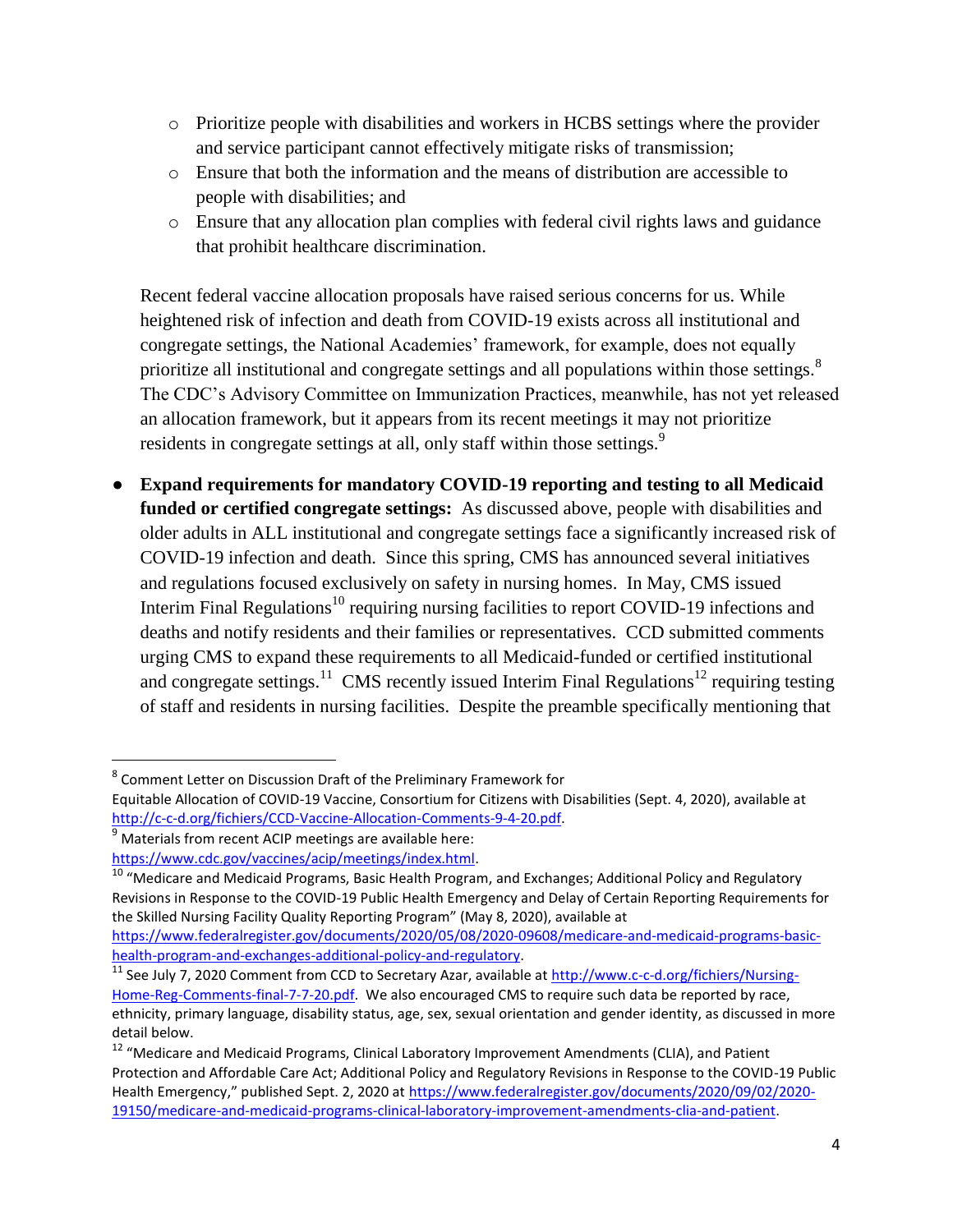people in all types of long term care facilities are high risk,<sup>13</sup> the regulation only applies to nursing facilities. Again, CCD submitted comments urging CMS to expand this requirement to all Medicaid-funded or certified settings.<sup>14</sup> In October, Senators Murray, Hassan, and Warren sent a letter to CMS raising similar concerns and asking, among other things, for these regulations to be expanded to all congregate care settings.<sup>15</sup> Finally, CCD members have been urging CMS to issue guidance about visitation in congregate care settings, including the circumstances under which in-person support may be required under civil rights laws. In September, CMS issued guidance about visitation in nursing homes, <sup>16</sup> again failing to provide guidance to residents of similarly-situated institutional and congregate settings. We encourage CMS to expand this guidance, with some improvements, to all institutional and congregate settings.<sup>17</sup>

- **Ensure all service providers and participants have access to PPE:** Having access to PPE is critical in the fight against COVID-19. Yet eight months into the pandemic, people with disabilities and their service providers still do not have consistent and reliable access to PPE. We recommend that CMS develop a nationwide strategy, in collaboration with states, to ensure that all Medicaid and Medicare providers and participants have access to PPE. It is critical that any PPE initiative not only focus on institutional settings like nursing homes, but also include HCBS participants and the providers who come into close contact with them while providing services. We also urge your Advisory Board to consider all action to address this urgent issue, including recommending invoking the Defense Production Act.
- **● Develop a national strategy to facilitate transition of people with disabilities and older adults out of institutional and large congregate facilities into community settings:** More than forty percent of COVID-related deaths in the United States have been people in institutional settings, $^{18}$  with even more deaths in other types of congregate facilities. Yet

 $\overline{\phantom{a}}$ 

<sup>&</sup>lt;sup>13</sup> See 85 Fed. Reg. 54820, 54851 (noting that high risk populations identified by the CDC include "[r]esidents of LTC facilities, including nursing homes, Intermediate Care Facilities for Individuals with Intellectual and Developmental Disabilities (ICF/IIDs), inpatient psychiatric and substance abuse treatment facilities including institutions for mental disorders (IMD) and Psychiatric Residential Treatment Facilities (PRTF), assisted living facilities, group homes for individuals with developmental disabilities and board-and-care facilities).

<sup>&</sup>lt;sup>14</sup> See Nov. 2, 2020 Comment from CCD to Administrator Verma, available at [http://www.c-c-d.org/fichiers/CCD-](http://www.c-c-d.org/fichiers/CCD-LTSS-Testing-IFR-comments-11-2-20-submitted.pdf)[LTSS-Testing-IFR-comments-11-2-20-submitted.pdf](http://www.c-c-d.org/fichiers/CCD-LTSS-Testing-IFR-comments-11-2-20-submitted.pdf) ; *see also* April 27, 2020 letter from CCD to Secretary Azar, available at [http://www.c-c-d.org/fichiers/COVID-disability-data-collection-letter-2020-4-27.pdf.](http://www.c-c-d.org/fichiers/COVID-disability-data-collection-letter-2020-4-27.pdf)

<sup>&</sup>lt;sup>15</sup> Oct. 14, 2020 Letter from Senators Murray. Hassan and Warren to Administrator Verma, available at [https://www.help.senate.gov/imo/media/doc/Congregate%20Care%20Letter%20HELP%20October%2014%20202](https://www.help.senate.gov/imo/media/doc/Congregate%20Care%20Letter%20HELP%20October%2014%202020.pdf) [0.pdf.](https://www.help.senate.gov/imo/media/doc/Congregate%20Care%20Letter%20HELP%20October%2014%202020.pdf)

 $16$  CMS "Nursing Home Visitation – COVID-19" (Sept. 17, 2020), available at [https://www.cms.gov/files/document/qso-20-39-nh.pdf.](https://www.cms.gov/files/document/qso-20-39-nh.pdf)

 $17$  Sept. 30, 2020 Letter to Centers for Medicare & Medicaid Services, available at [https://www.centerforpublicrep.org/wp-content/uploads/Letter-to-CMS-ACL-OCR-re-visitation-guidance-9.30.20](https://www.centerforpublicrep.org/wp-content/uploads/Letter-to-CMS-ACL-OCR-re-visitation-guidance-9.30.20-final.pdf) [final.pdf,](https://www.centerforpublicrep.org/wp-content/uploads/Letter-to-CMS-ACL-OCR-re-visitation-guidance-9.30.20-final.pdf)

<sup>18</sup> *See supra* n. 3.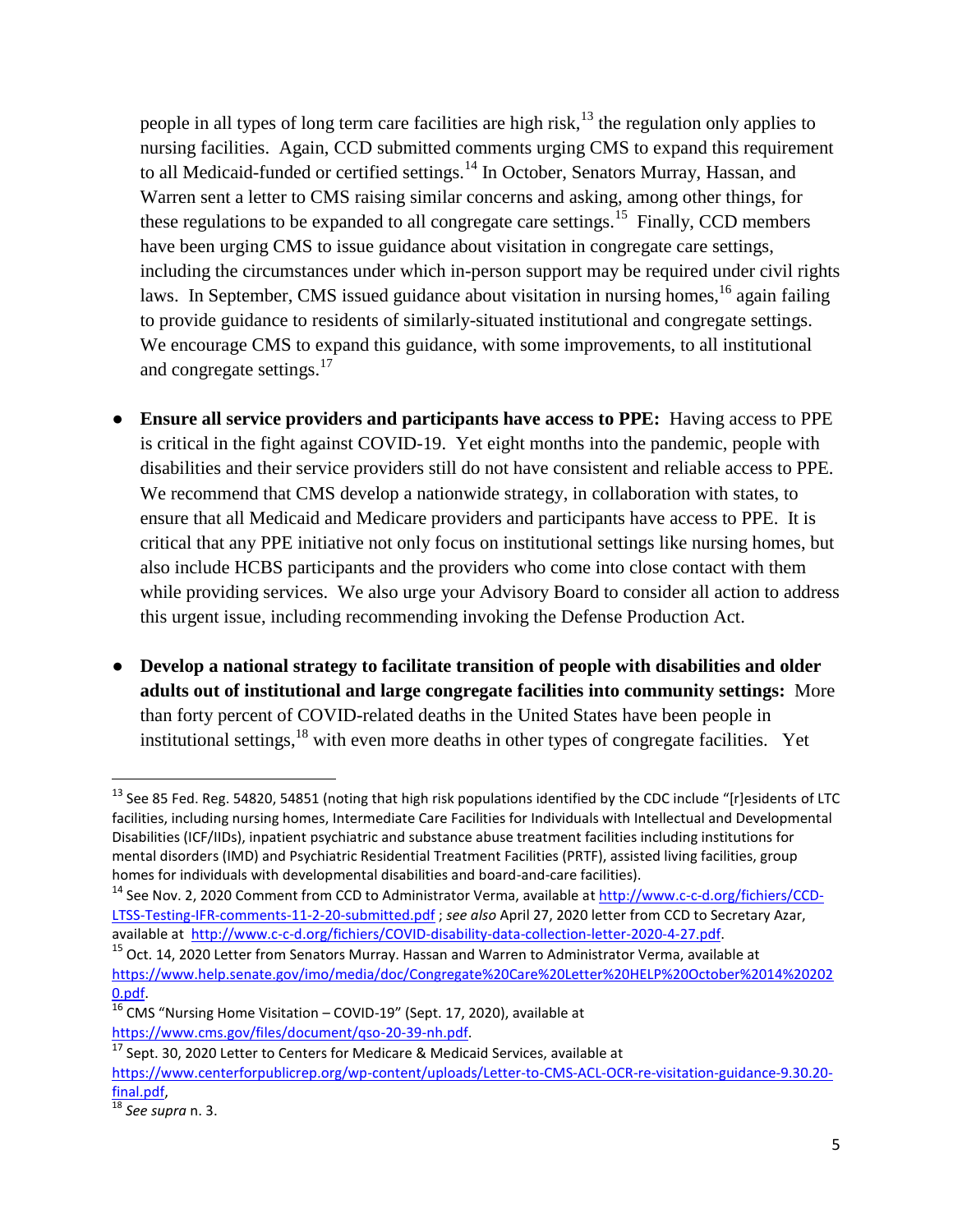transitions out of institutional and other congregate care facilities have not been accelerated but instead have largely ground to a halt due to the challenges faced by community services systems. It is urgent, particularly as new surges of COVID-19 continue, that the federal government develop and implement a national strategy to facilitate the transition of people with disabilities and older adults out of, and diversion of their admission to, congregate care facilities in order to enable individuals to avoid the risks of transmission in these facilities, as well as to reduce facilities' census sufficiently to allow physical distancing. Such a strategy requires thoughtful planning and resources to help community providers meet individuals' needs safely in the community and to ensure that these providers can safely enter congregate facilities where necessary to assist individuals in considering, planning, and effectuating transition. While efforts to reduce the census in jails and prisons in response to COVID-19 outbreaks have also been insufficient and have left far too many people at risk, the decarceration efforts that have dramatically reduced the census in some jails and prisons demonstrate that similar efforts can and should be undertaken in congregate care facilities.

**● Provide further guidance and increased enforcement regarding non-discrimination requirements in access to COVID-19 treatment:** As the pandemic began emerging in the United States, states began developing or updating existing "crisis standards of care" for rationing medical care in the event of a shortage. Many of these plans explicitly exclude or deprioritize people with disabilities and older adults from life-saving treatment and use criteria that disproportionately harm Black, Indigenous, and people of color (BIPOC). Members of CCD have filed legal complaints with HHS' Office for Civil Rights alleging these plans violate federal civil rights laws.<sup>19</sup> CCD, along with the National Council on Disability and members of Congress, urged OCR to issue guidance.<sup>20</sup> We are grateful for the work that OCR has done to date – issuing a March 28, 2020 bulletin<sup>21</sup> that makes clear that disability rights laws apply during this public health emergency and working with several states to revise their crisis standards of care to comply with federal civil rights laws.<sup>22</sup> But there is an urgent need for more to do be done. We encourage you to consider having OCR issue additional guidance or emergency regulations providing more detail to covered entities about their legal obligations, to promptly resolve pending and new complaints, and to continue to prioritize enforcement of the law regarding illegal medical rationing plans.

l

<sup>&</sup>lt;sup>19</sup> Disability advocates have filed approximately a dozen complaints with HHS OCR about discriminatory crisis standards of care. *See* [https://www.centerforpublicrep.org/covid-19-medical-rationing/.](https://www.centerforpublicrep.org/covid-19-medical-rationing/)

<sup>&</sup>lt;sup>20</sup> March 20, 2020 Letter from CCD to OCR, available at [http://www.c-c-d.org/fichiers/Letter-re-COVID-19-and-](http://www.c-c-d.org/fichiers/Letter-re-COVID-19-and-Disability-Discrimination-final.pdf)[Disability-Discrimination-final.pdf.](http://www.c-c-d.org/fichiers/Letter-re-COVID-19-and-Disability-Discrimination-final.pdf)

 $^{21}$  Office of Civil Rights "Bulletin: Civil Rights, HIPAA, and the Coronavirus Disease 2019 (COVID-19)," (March 28, 2020), available a[t https://www.hhs.gov/sites/default/files/ocr-bulletin-3-28-](https://www.hhs.gov/sites/default/files/ocr-bulletin-3-28-20.pdf?fbclid=IwAR351WokrC2uQLIPxDR0eiAizAQ8Q-XwhBt_0asYiXi91XW4rnAKW8kxcog) [20.pdf?fbclid=IwAR351WokrC2uQLIPxDR0eiAizAQ8Q-XwhBt\\_0asYiXi91XW4rnAKW8kxcog.](https://www.hhs.gov/sites/default/files/ocr-bulletin-3-28-20.pdf?fbclid=IwAR351WokrC2uQLIPxDR0eiAizAQ8Q-XwhBt_0asYiXi91XW4rnAKW8kxcog) 

<sup>22</sup> *See* OCR announcements of resolutions of complaints in Utah, Tennessee, Pennsylvania and Alabama regarding their crisis standards of care, available at [https://www.hhs.gov/civil-rights/newsroom/index.html.](https://www.hhs.gov/civil-rights/newsroom/index.html)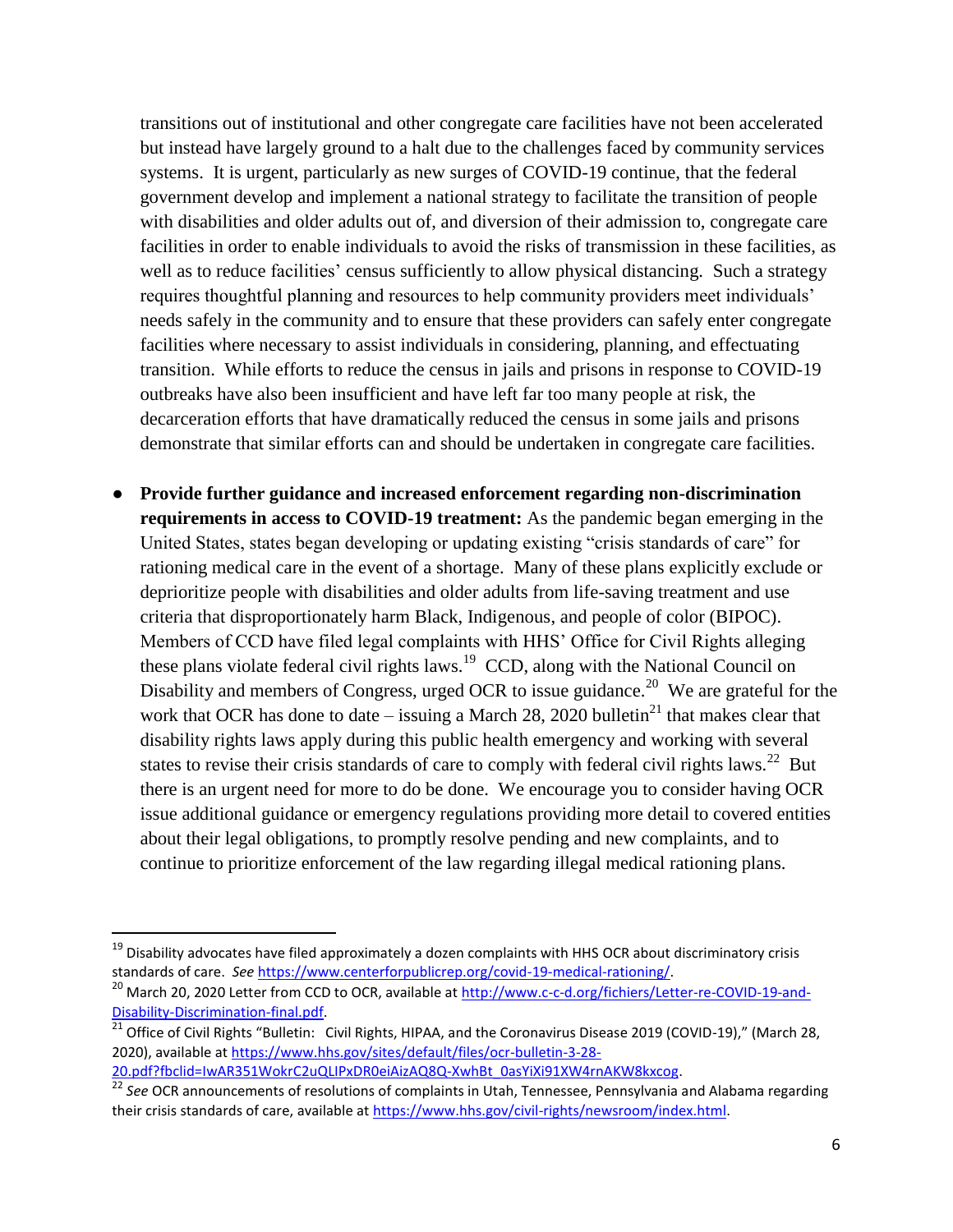**• Require robust data collection about COVID-19:** Data collection is crucial to the development of any plan to address COVID-19. COVID-19 has highlighted the longstanding systemic inequities in our healthcare system not just for people with disabilities but also for BIPOC who have been hospitalized at higher rates due to COVID-19. $^{23}$  To ensure that the COVID-19 response is addressing the needs of all people, we urge the Administration to require the collection of data with stratification of reporting by key demographic groups, including disability status, age, sex, sexual orientation, gender identity, race, ethnicity, primary language, residential setting, and treatment setting. This will help identify disparities in access to and quality of care, which is desperately needed to improve the response to this pandemic.

## **● Provide additional funding to HCBS providers through the provider relief fund:**

Congress created the Provider Relief Fund in the CARES Act. However, the rollout of funds to Medicaid and CHIP providers has been problematic, with inconsistent and inadequate communication from HHS. Many Medicaid HCBS disability and aging providers were left out or prevented from accessing the full amount of funding they are due because of lack of information and flexibility from HHS. While some of those issues were eventually resolved, others still remain. Moreover, the provider relief funds disbursed so far are not nearly enough to sustain HCBS providers, many of whom have had to close their doors. Without provider capacity in the community to provide HCBS to people with disabilities and aging adults, the Medicaid HCBS system will falter. We recommend that the incoming Administration restructure the approach to make sure that provider relief funds reach the providers who need them most, especially in the HCBS network. The Administration should engage with HCBS providers to better understand and address the barriers to their participation and should make use of the already existing fiscal relationships between Medicaid providers and states to ensure a more smooth distribution of funds.

**● Work with Congress to pass a COVID-19 relief package:** CCD has been urging Congress to pass a desperately needed fourth COVID-19 relief package since the spring. We were pleased that the HEROES Act, passed by the House in May and then again in October, included many of the most important priorities of the disability community, including dedicated funding for states' Medicaid HCBS systems, hazard pay for essential workers (including direct care workers), additional recovery rebates, education funding, and additional funding for nutrition and housing assistance programs. We have been advocating with the Senate to pass a bill that similarly meets the needs of people with disabilities and does not include harmful provisions, like liability shields for negligent nursing homes or that

 $\overline{\phantom{a}}$ 

<sup>23</sup> *See, e.g.*, Kaiser Family Foundation "Racial Disparities in COVID-19: Key Findings from Available Data and Analysis" (Aug. 17, 2020), available at [https://www.kff.org/racial-equity-and-health-policy/issue-brief/racial](https://www.kff.org/racial-equity-and-health-policy/issue-brief/racial-disparities-covid-19-key-findings-available-data-analysis/)[disparities-covid-19-key-findings-available-data-analysis/.](https://www.kff.org/racial-equity-and-health-policy/issue-brief/racial-disparities-covid-19-key-findings-available-data-analysis/)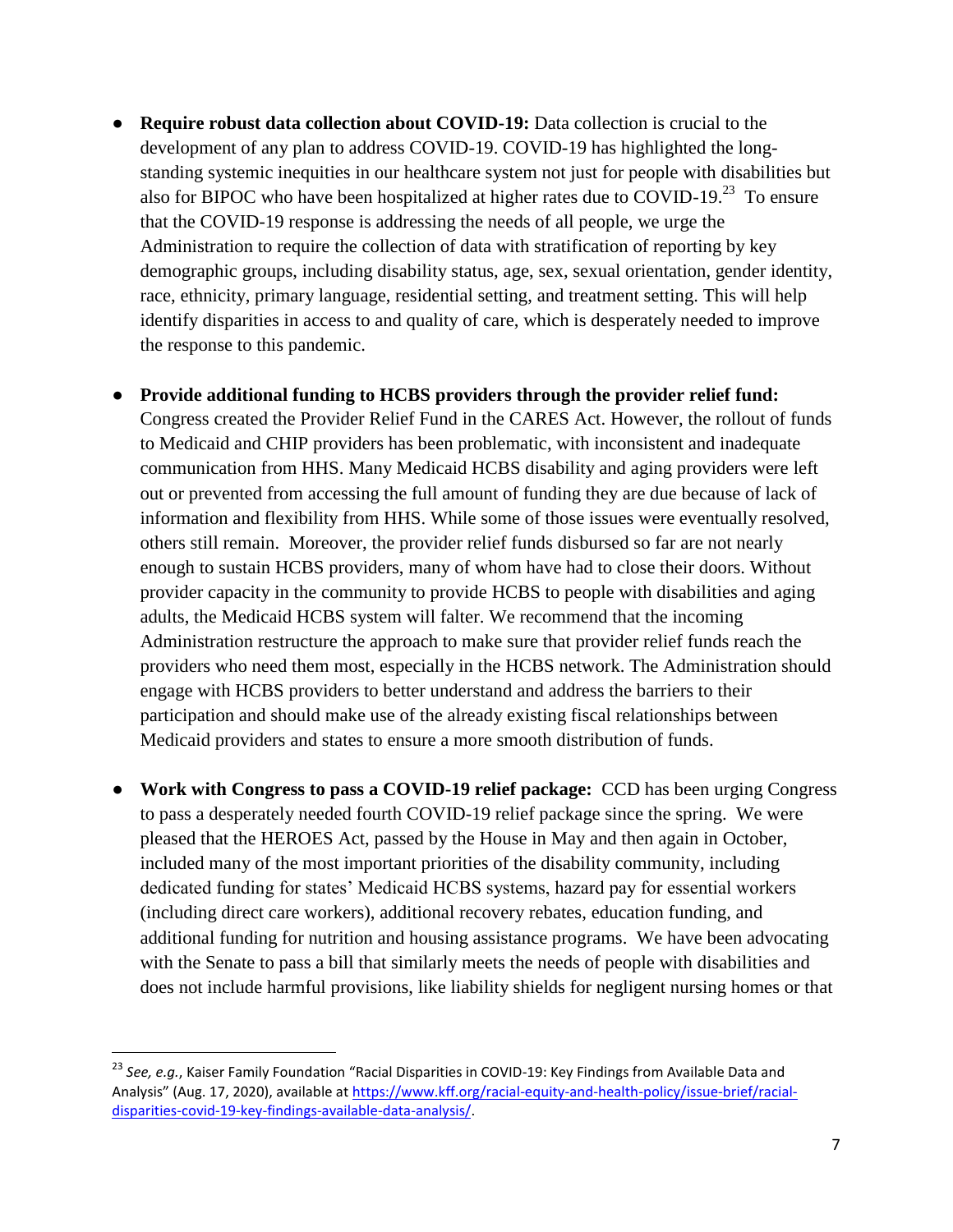would allow employers to discriminate against workers with disabilities.<sup>24</sup> We encourage President-elect Biden to make working with Congress on this critically-needed relief package a priority.

We appreciate the urgency of the task facing the COVID-19 Advisory Board, particularly as the number of COVID-19 cases are increasing across the country. We would welcome the opportunity to be a resource to you – and to the new Administration as this work continues – to ensure that the needs of people with disabilities and older adults are addressed. If you are taking meeting requests at this time, we would like to schedule a meeting to discuss the issues in this letter with you. Please contact Alison Barkoff [\(abarkoff@cpr-us.org](mailto:abarkoff@cpr-us.org) or 202-854-1270) for follow up and questions regarding this letter.

## Sincerely,

Alison Barkoff Jennifer Lav Center for Public Representation National Health Law Program

Julia Bascom Nicole Jorwic Autistic Self Advocacy Network The Arc of the United States

Dan Berland Sarah Meek of Developmental Disabilities Services and Resources

National Association of Directors American Network of Community Options

Co-chairs, CCD Long Term Services and Supports Task Force

Natalie Kean **Executed Executes** Erin Shea

 $\overline{\phantom{a}}$ 

David Machledt Rachel Patterson National Health Law Program Epilepsy Foundation

Co-Chairs, CCD Health Task Force

Kelly Buckland Jennifer Mathis National Council on Independent Living Bazelon Center for Mental Health Law

Samatha Crane Allison Nichol Autistic Self Advocacy Network Epilepsy Foundation

Justice in Aging Center for Public Representation

<sup>&</sup>lt;sup>24</sup> See July 30, 2020 Letter from CCD to Senate and House leadership, available at [http://www.c-c](http://www.c-c-d.org/fichiers/CCD-Rights-LTSS-Health-letter-re-senate-covid-package-7-30-20-final.pdf)[d.org/fichiers/CCD-Rights-LTSS-Health-letter-re-senate-covid-package-7-30-20-final.pdf;](http://www.c-c-d.org/fichiers/CCD-Rights-LTSS-Health-letter-re-senate-covid-package-7-30-20-final.pdf) June 15, 2020 letter from CCD to Senate leadership, available at [http://www.c-c-d.org/fichiers/National-and-State-Sign-on-COVID-19-Senate-](http://www.c-c-d.org/fichiers/National-and-State-Sign-on-COVID-19-Senate-Letter.pdf)[Letter.pdf.](http://www.c-c-d.org/fichiers/National-and-State-Sign-on-COVID-19-Senate-Letter.pdf)